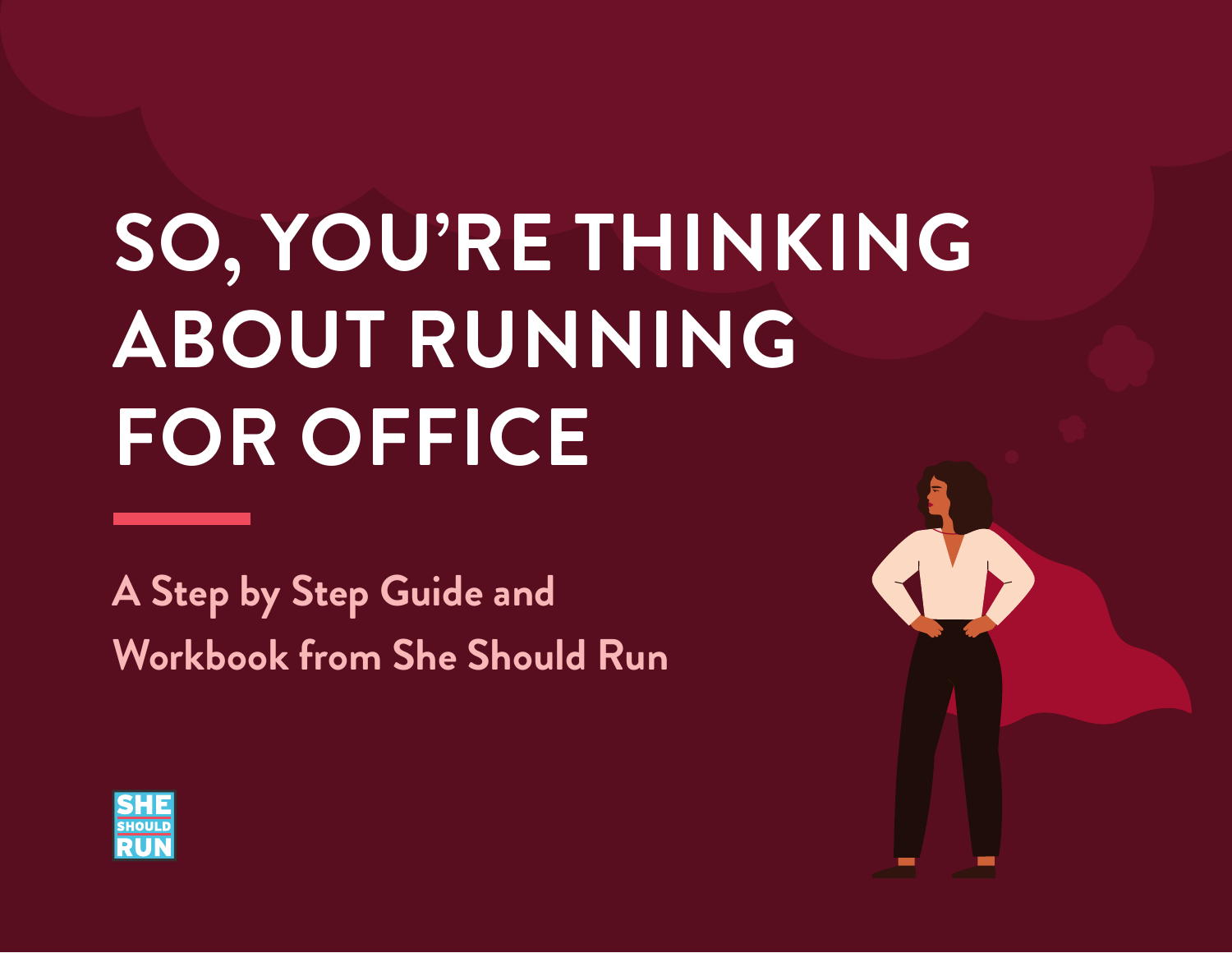# **HOW TO USE THIS GUIDE**

This guide and workbook was created to help the woman who is just starting to explore her curiosity around a future run for office. In it you'll find important questions to help guide you on your journey, as well as tips, things to be aware of, and links to dive deeper into certain topics. We hope that this guide will show you that you're already qualified and will help build your confidence toward a future run for office.

### **About She Should Run**

She Should Run is a nonpartisan nonprofit working to dramatically increase the number of women considering a run for public office. We help every woman understand the importance of being equally represented in office, give her the opportunity to see herself there, demonstrate that she is qualified, and provide the pathways for her to take the first step.

If you're thinking about running for office, the first thing you should do is [join the She Should Run Community.](https://www.sheshouldrun.org/the-community/) The She Should Run Community is an online meeting place for women like you who are considering a future run for office. Within the Community, you can find tools and resources, including The Incubator, video content, a virtual member directory, and more.

Learn more about us at [sheshouldrun.org.](http://sheshouldrun.org)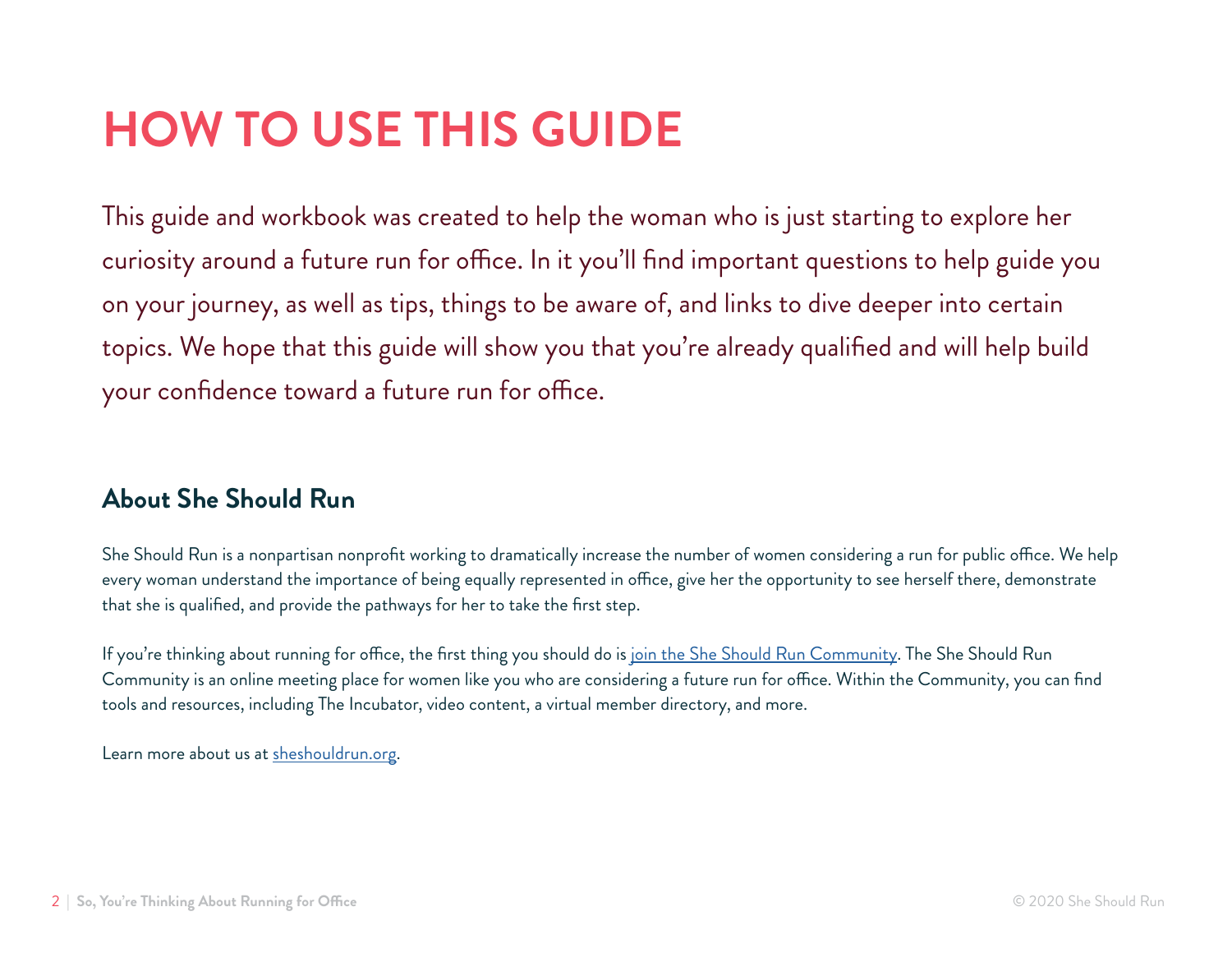# **I'M CONSIDERING IT**

So you're thinking about running for office, but you're not ready to commit yet. Here are four things you need to figure out:

### **1. The Why: This is why you want to run.**

Know your values. Describe them here:

Ask if your current elected officials represent your values.

What is the problem you want to solve?

Check out our Develop Your Vision for Making an [Impact lesson](https://community.sheshouldrun.org/lessons/develop-your-vision-for-making-an-impact/) in the Incubator for more help with determining your why.

#### SHE SHOULD RUN TIP

*Your why needs to be extremely specific. You need to know what issues/ problems you want to solve and why you're the best person to solve them.*

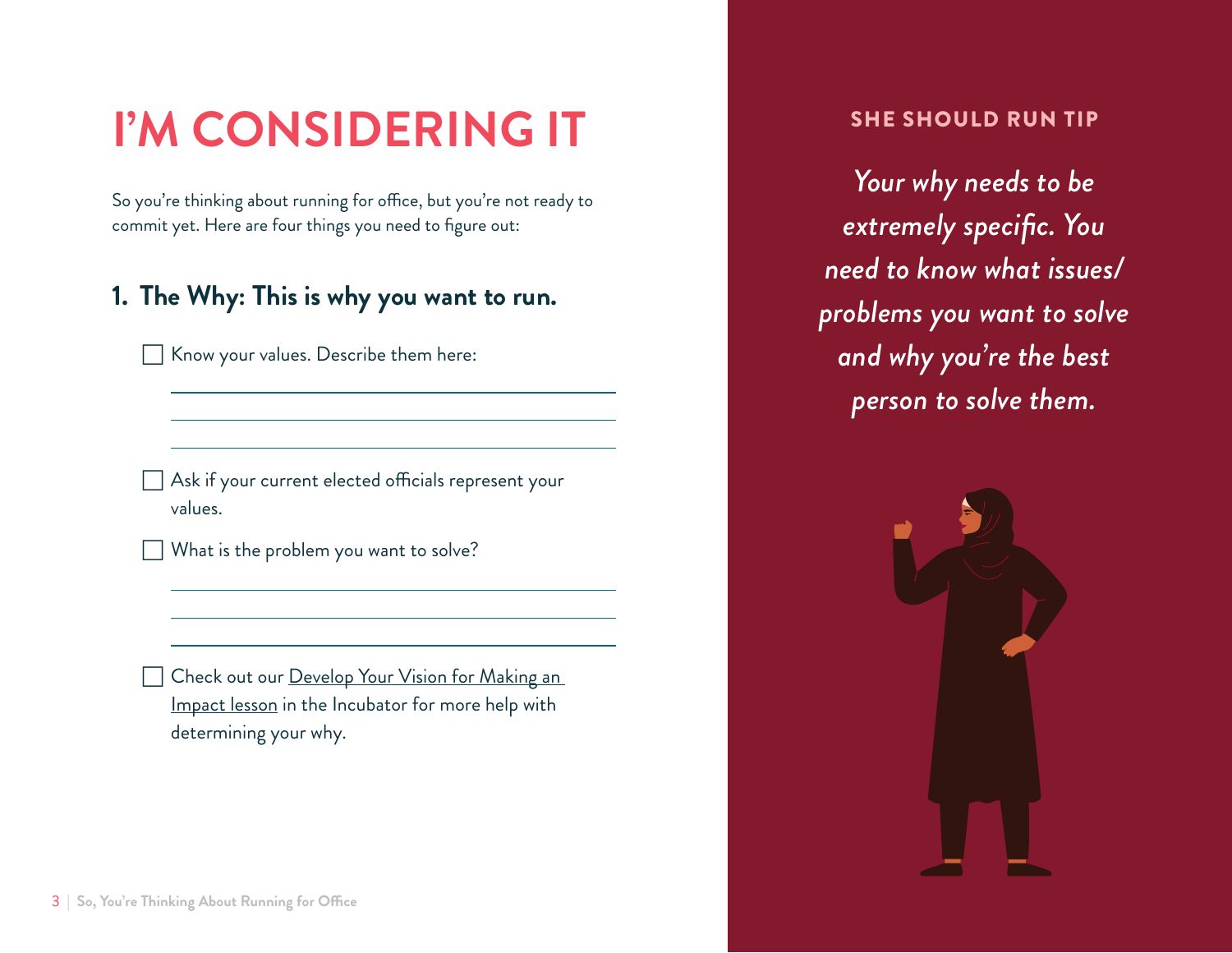### **2. The What: That's what office you want to run for.**

What are you passionate about? What makes your blood boil?

What office addresses the problem you want to solve? You can learn more about what each office can accomplish by looking at a current elected officials website or going to your local governments website.

What does this job entail?

Is it part time or full time?

- What does the salary entail, if any? Is it enough to support yourself and your family if the job requires you to be full-time?
- Is there a commute involved? Ex: If you are a state *representative, you may have to travel to your state capitol for certain parts of the year.*

Check the residency requirements for the position you are interested in. Some localities require you to be a resident at least a year before you run for a certain position.

Check out [our quiz,](https://www.sheshouldrun.org/starter-kit/which-office-should-you-run-for/) Which Public Office Should You Run For?

#### SHE SHOULD RUN TIP

*As an elected official, you can accomplish many things such as securing a new airport terminal or a new wastewater treatment plant for your community, develop affordable housing, improve the quality of education in a local school district, provide better street lighting for your neighborhood, and more.*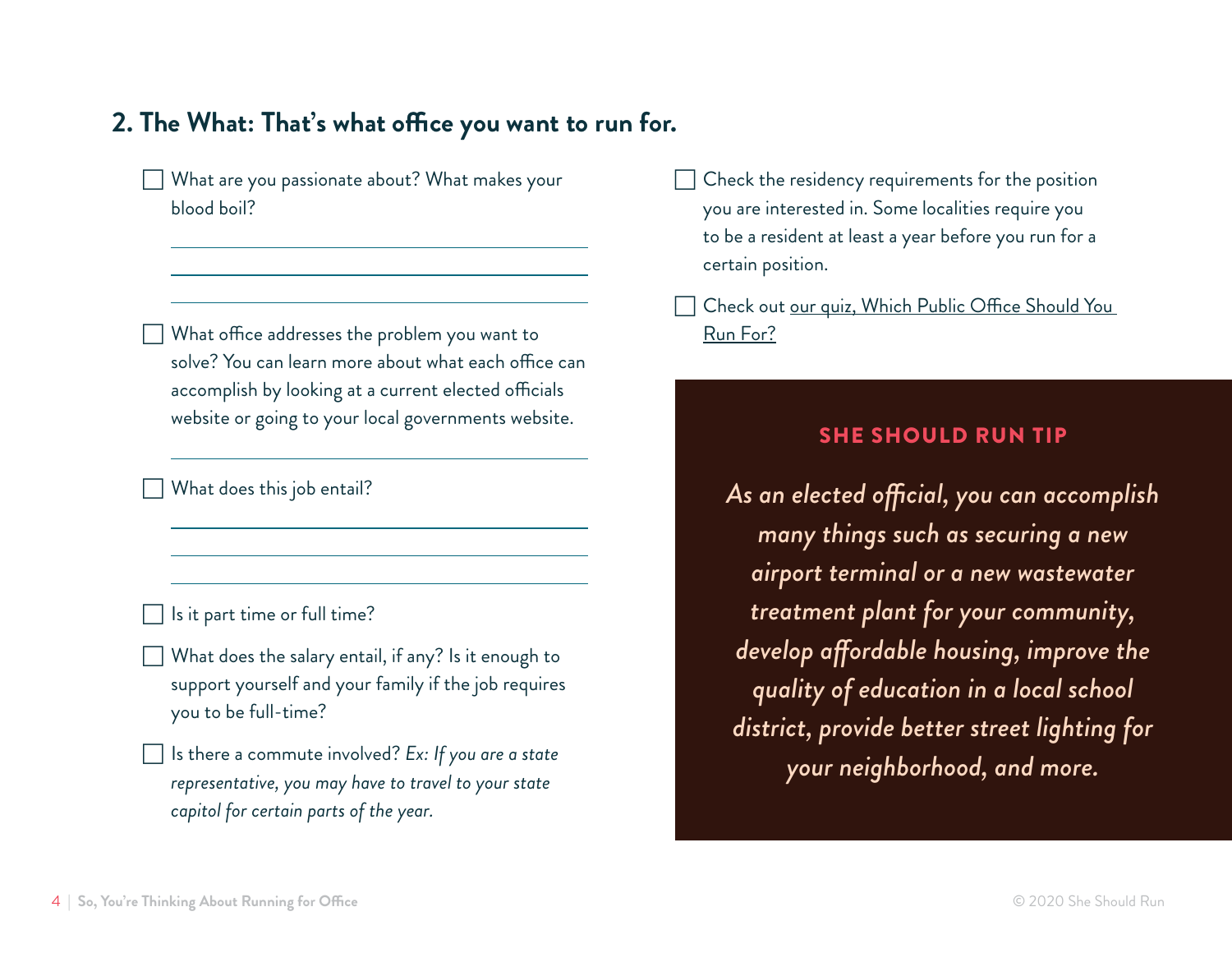### **3. The When: When you want to run. This could be based off a few things.**

When is the position available? (i.e. when is the next election?)

Do you feel you are in a good position personally (family, work, etc) to run?

#### SHE SHOULD RUN TIP

*Make sure you keep an eye on how your district may change after the 2020 census. Redistricting can have a huge impact on your future race.*

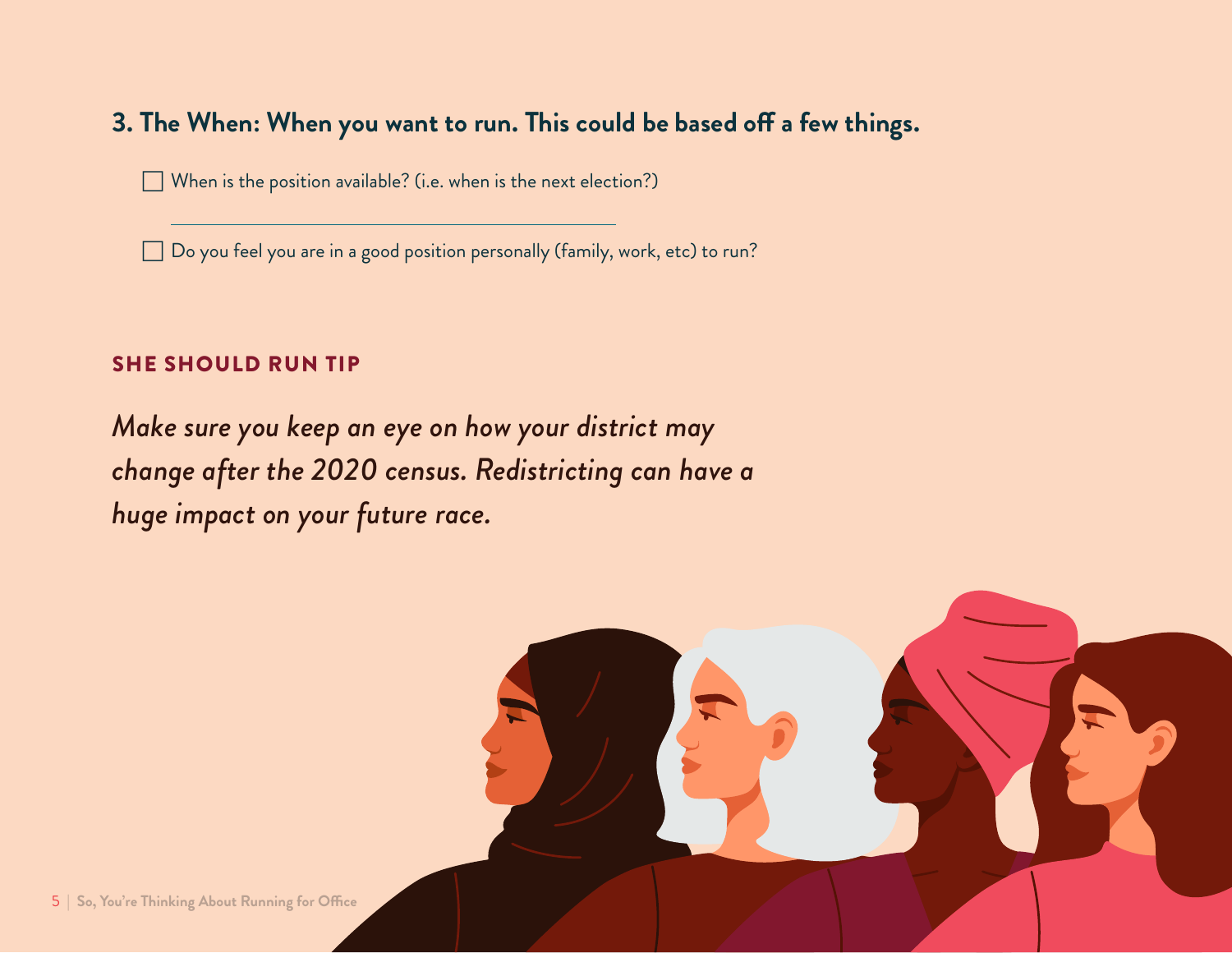### **4. The Who: This is based on a few different 'whos.'**

Who is currently in that seat? Are they running for re-election, or vacating?

Who will you represent? What is important to them?

Who else is running?

#### SHE SHOULD RUN TIP

*Sometimes like-minded people may run against each other for the same seat. If you see similar people running for the same seat, you may want to check if there's another position in the same race.*

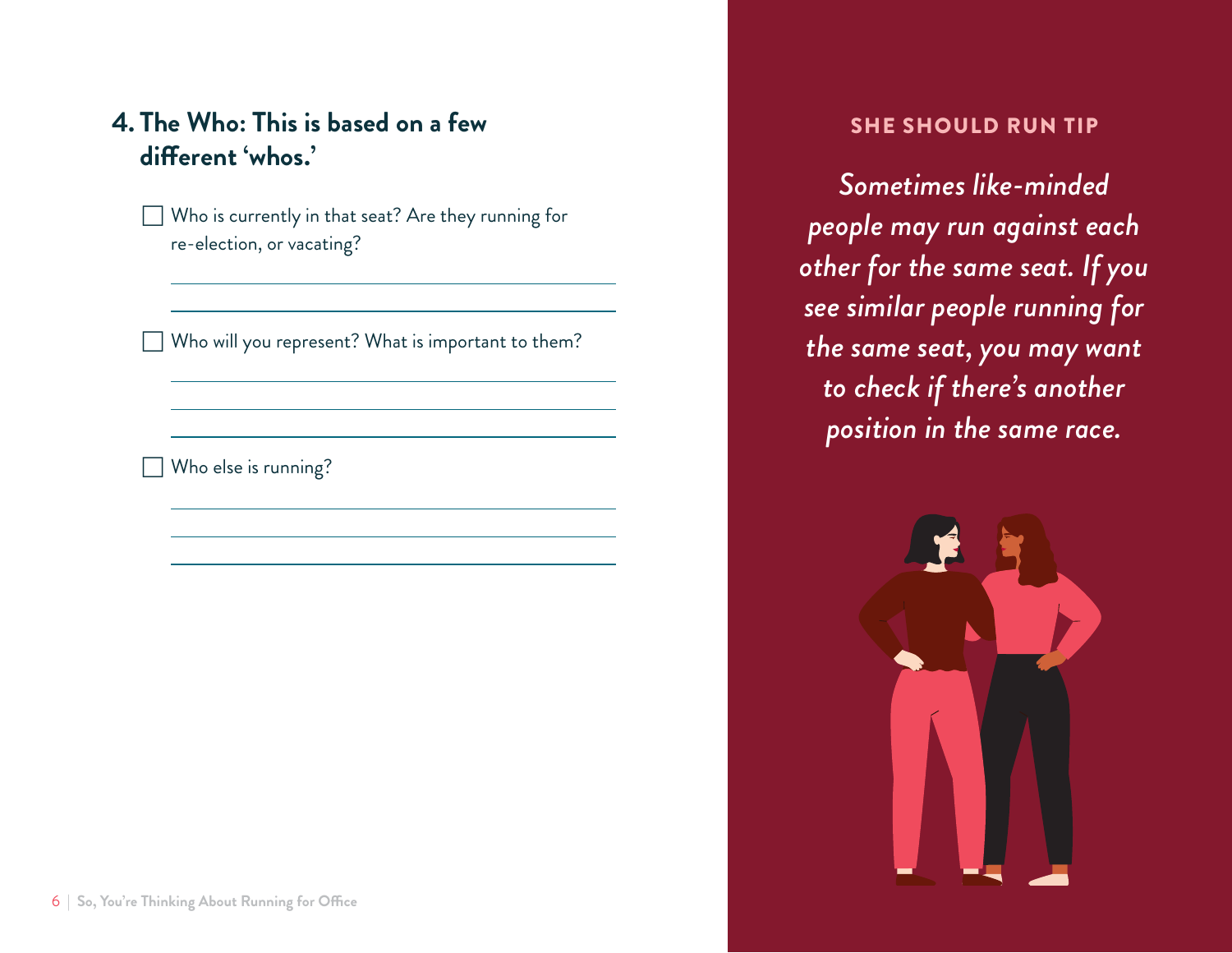# **EXPLORING AND PREPARING**

Once you know when you want to run for office, why you want to run, and what position you want to run for, here's what you need to know about a campaign:

**If** It involves public speaking and putting yourself out there.

7 | **So, You're Thinking About Running for Office** © 2020 She Should Run

- Fundraising. You have to do it, but thankfully, in most local elections, you don't have to raise a ton of money to run for office!
- **•** Mobilization. You need to be able to recruit volunteers, donors, and supporters for your campaign to get your message out there for voters to hear.
- **IF** It takes time. You will sacrifice time on other things like hobbies, birthday parties, or vacations so you can campaign.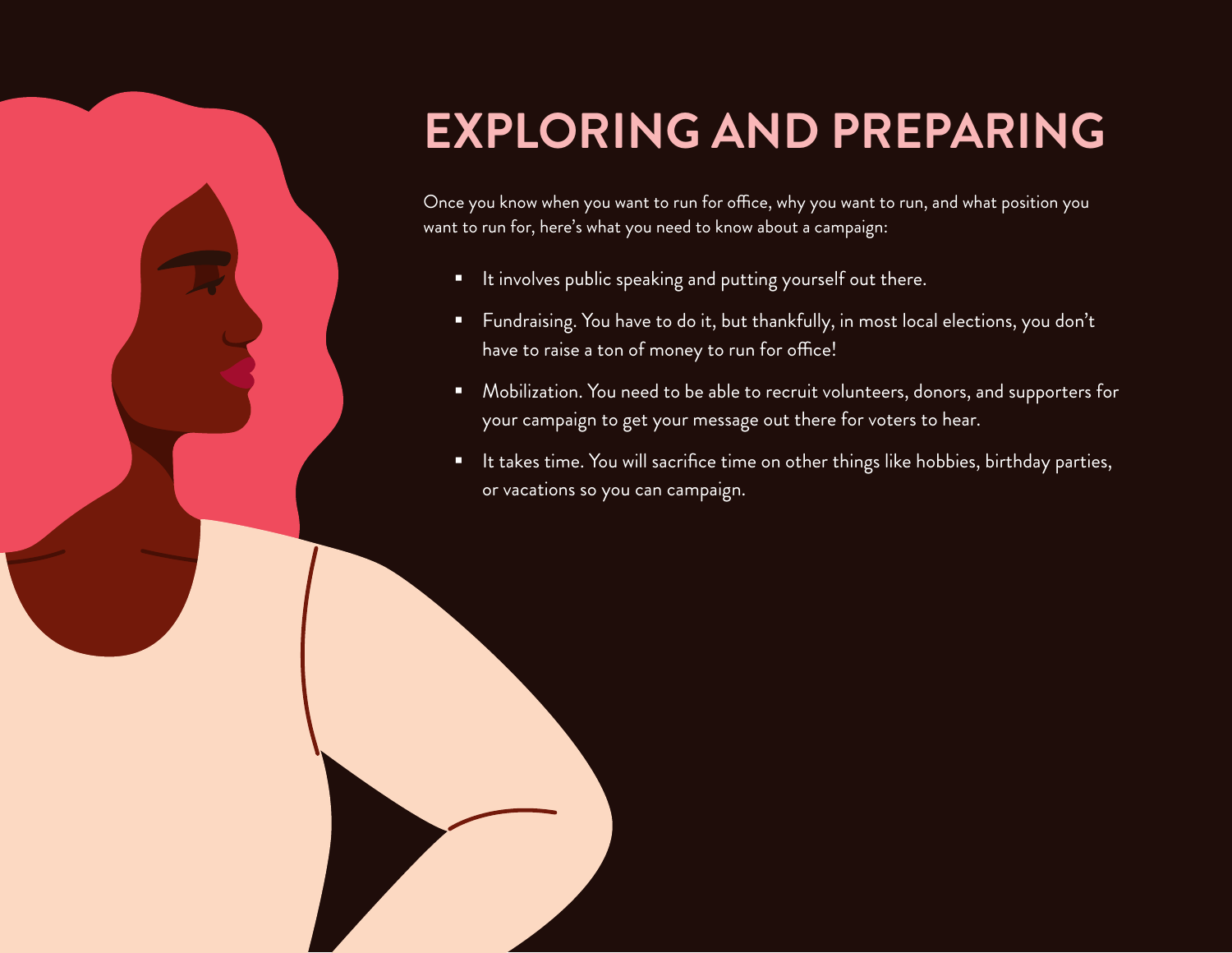### **Get prepared with these activities.**

What fears do you have about running for office and how can you work on them now before you ever decide to run for office?

Fundraising: Practice fundraising now with our Adopt a [Fundraiser's Approach for Networking worksheet](https://community.sheshouldrun.org/topic/worksheet-adopt-a-fundraisers-approach-to-networking/).

- Public Speaking: Work on practicing sharing your story with others now before you have to share it on the campaign.
- Mobilization: What does your current network look like? Do you want to expand it and add more political friends? More business friends?
- Confidence: Don't feel qualified? You need a pep talk! Check out our [26 Common Barriers to Running For Office](https://www.sheshouldrun.org/starter-kit/26-common-barriers-to-running-for-office/) and then explore how you can cultivate your leadership skills and potential with our Incubator courses.

#### SHE SHOULD RUN TIP

*It's ideal to get the people closest within your own network to commit to making a donation before you launch. Then they can spread the word after you announce!*

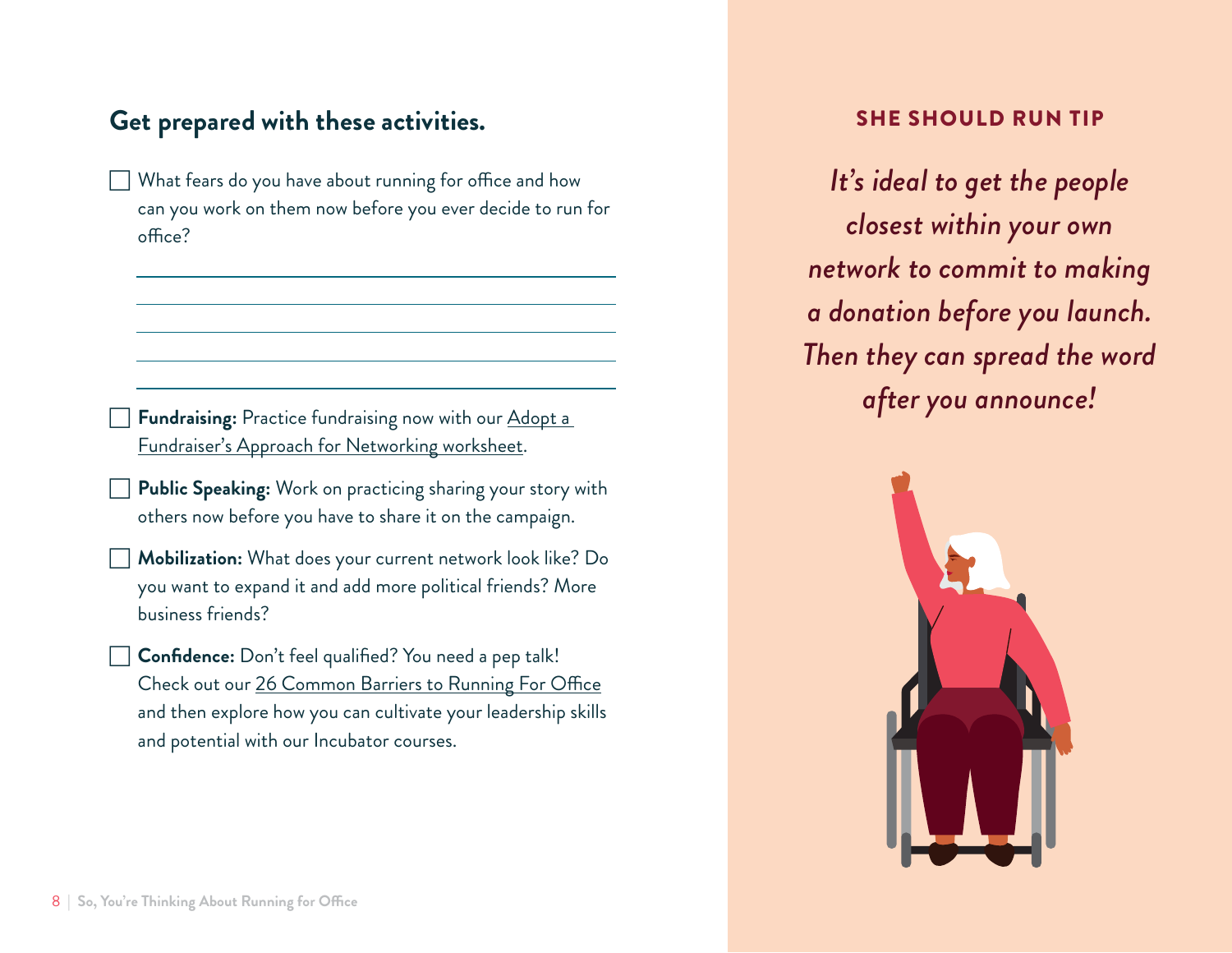### **Questions to consider before you decide to run for office and as you start preparing:**

Does your community know you? Have you been seen in your community as a leader?

#### SHE SHOULD RUN TIP

*It's not necessary for every single person in your community to know you. If your values and vision for the community align with members of your community, then that's all that matters.*

Do you know why you're the best person for the job? What sets you apart from your opponents?

| Do you know your district inside and out? |  |  |  |  |  |  |  |
|-------------------------------------------|--|--|--|--|--|--|--|
|-------------------------------------------|--|--|--|--|--|--|--|

- What are the demographics?
- What's the deal with the local businesses?
- How is housing and healthcare?
- How do people get around?
- How is the quality of education in your district?
- Where do people like to congregate and socialize?
- What are the different ways people get involved with their community? Civic organizations, religious institutions, etc?
- Do you know how your community stays updated with what's going on?
- Who are the key political players and parties in your town? What do people think of the current elected official if the position isn't vacant?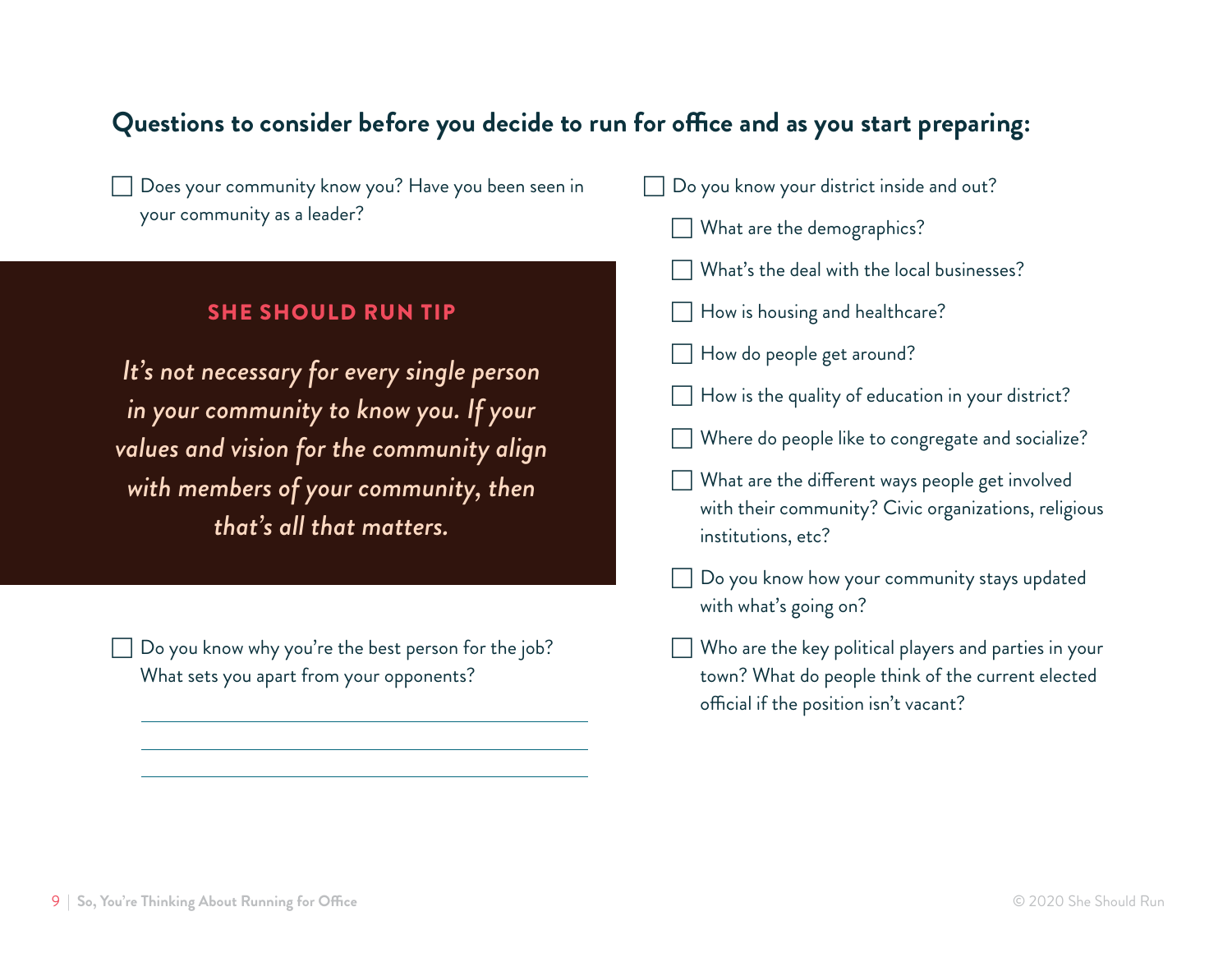Do you know the time commitment and legal qualifications (i.e. residency and age requirements, not resume requirements) to meet to run for this position?

Are your family and friends on board?

- Do you have a robust network of support for your candidacy? You can build a team using the network you already have and utilize other organizations to help you such as local political parties or organizations you already belong to.
- $\Box$  Are you prepared to take risks and maybe lose your race? Running for office takes resiliency.
- Do you need to notify your employer? Will you be quitting your job or how will you manage being an elected official and your current work?

As you explore what a run for office would mean for you, these questions are meant to be a starting place to consider all that goes into running for office and help you make the decision if running for office right now is right for you.

#### SHE SHOULD RUN TIP

*Most local positions aren't full-time jobs and don't require you to quit your job to fulfill the duties of the position. Make sure you're aware of the time commitment for the position and if you aren't sure how to find that, we recommend reaching out to a current elected official.*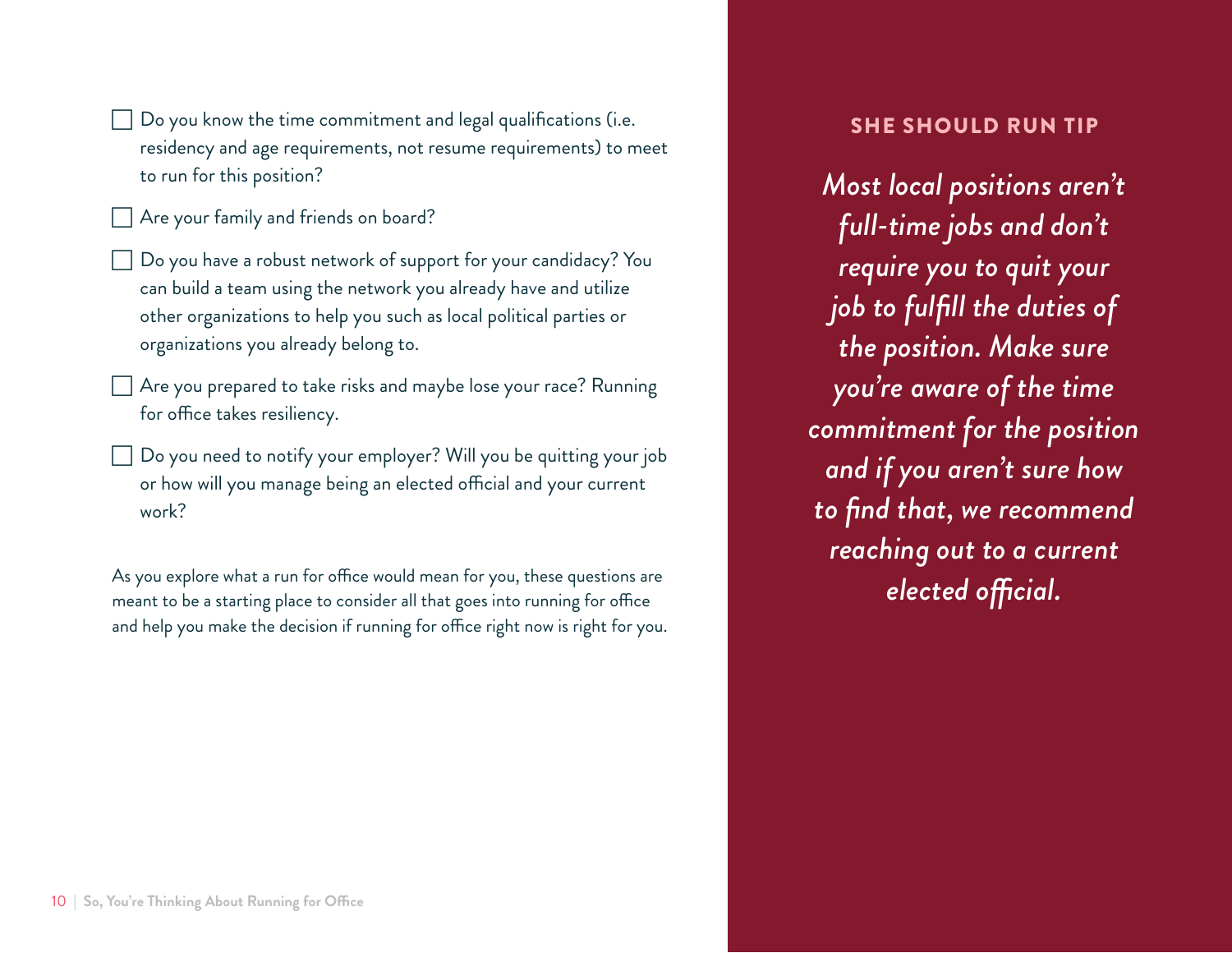# **Not ready to run?**

### **Consider serving your community in other ways like:**

- Serve on a local board or commission
- **•** Volunteer for a local nonprofit organization
- **Volunteer for or join a civic organization**
- **Volunteer for or join your local political party**
- **•** Volunteer for a candidate campaigning in your town

These other ways for serving the community are great first steps towards public leadership because they help build your name recognition in your community, help you become an expert on issues facing your community, build your confidence in yourself as a leader, puts you in line for a political appointment by allowing you to meet the key political players in your town, and give you public leadership experience before you ever run for office.

11 | **So, You're Thinking About Running for Office** © 2020 She Should Run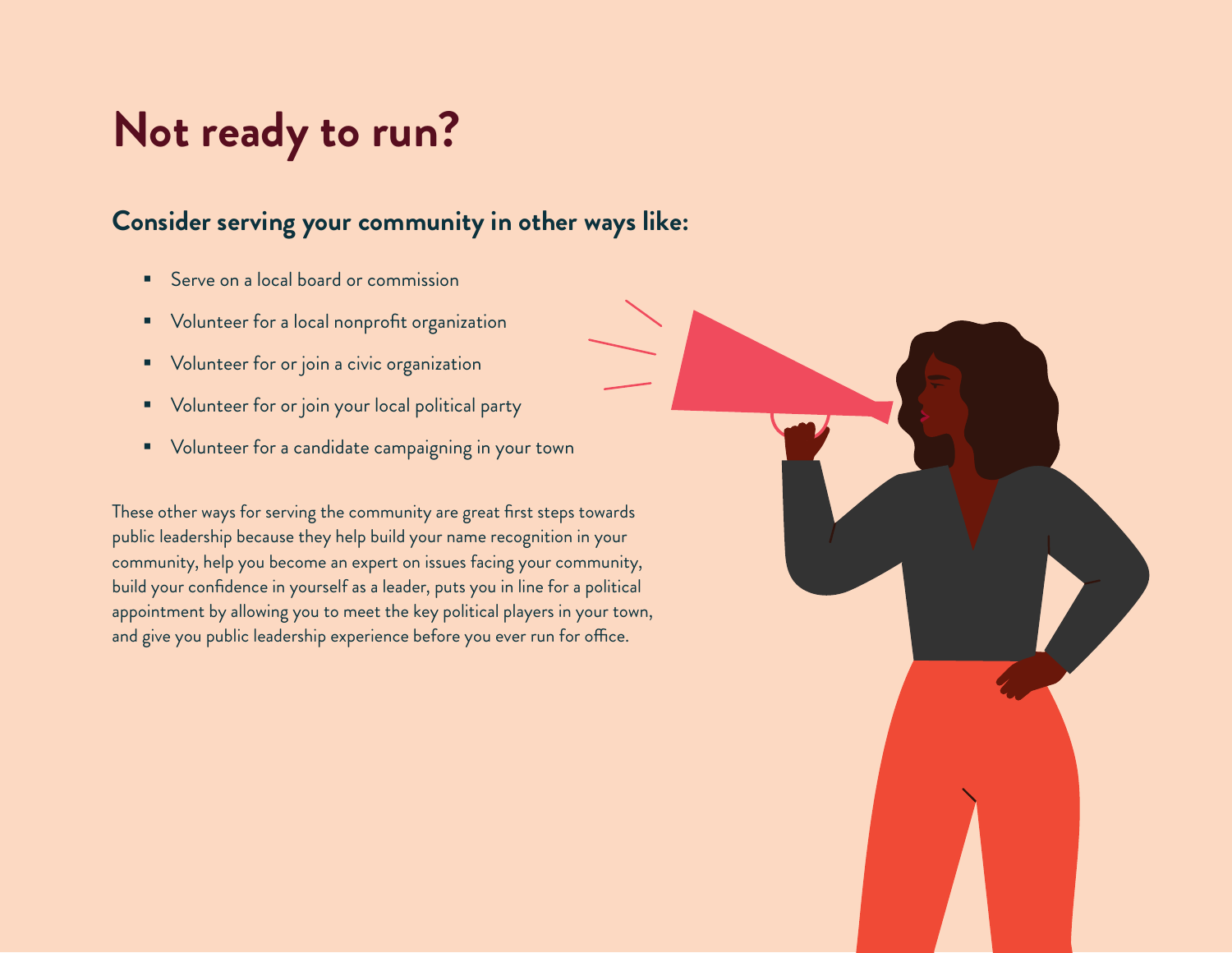# **Notes**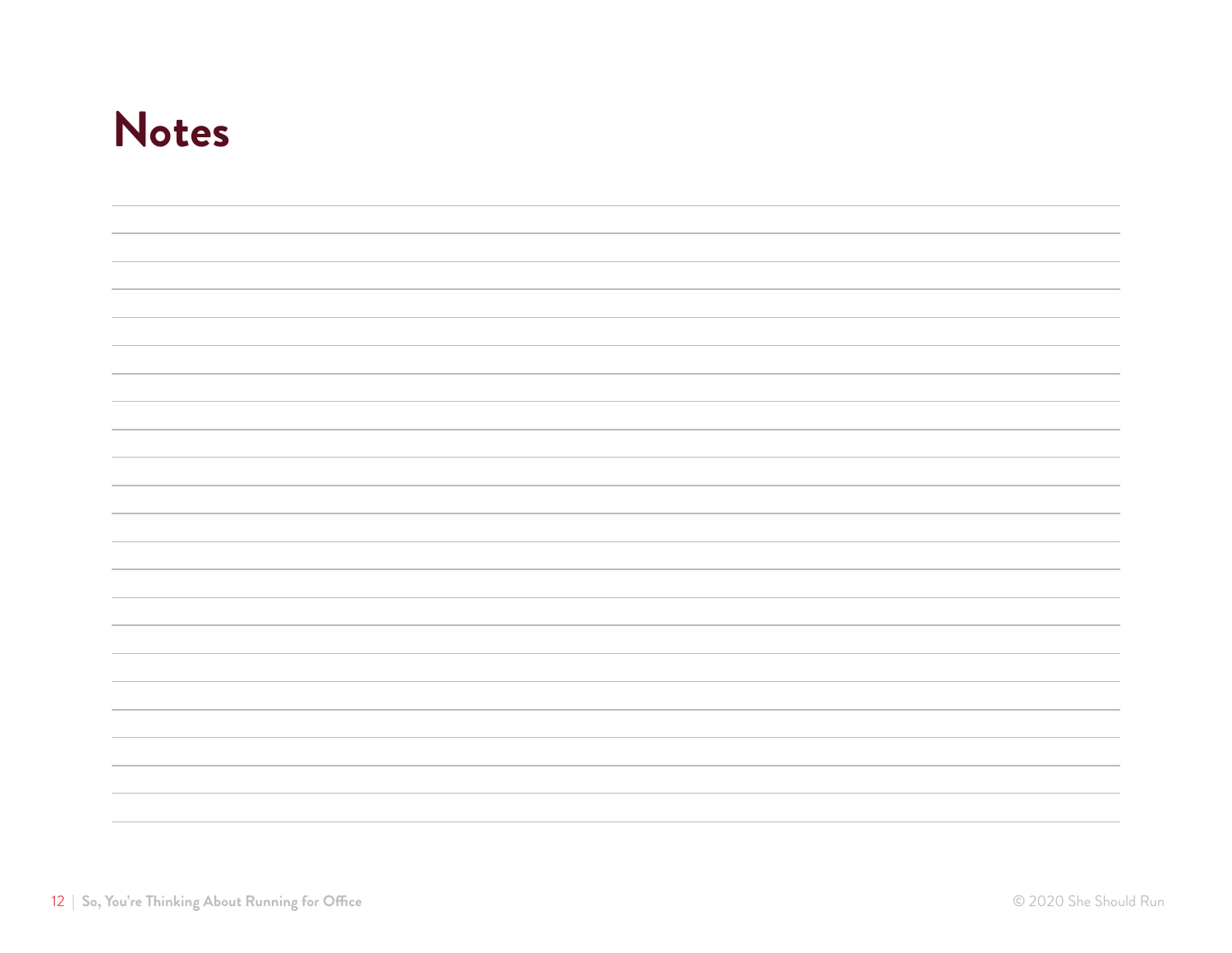# **Notes**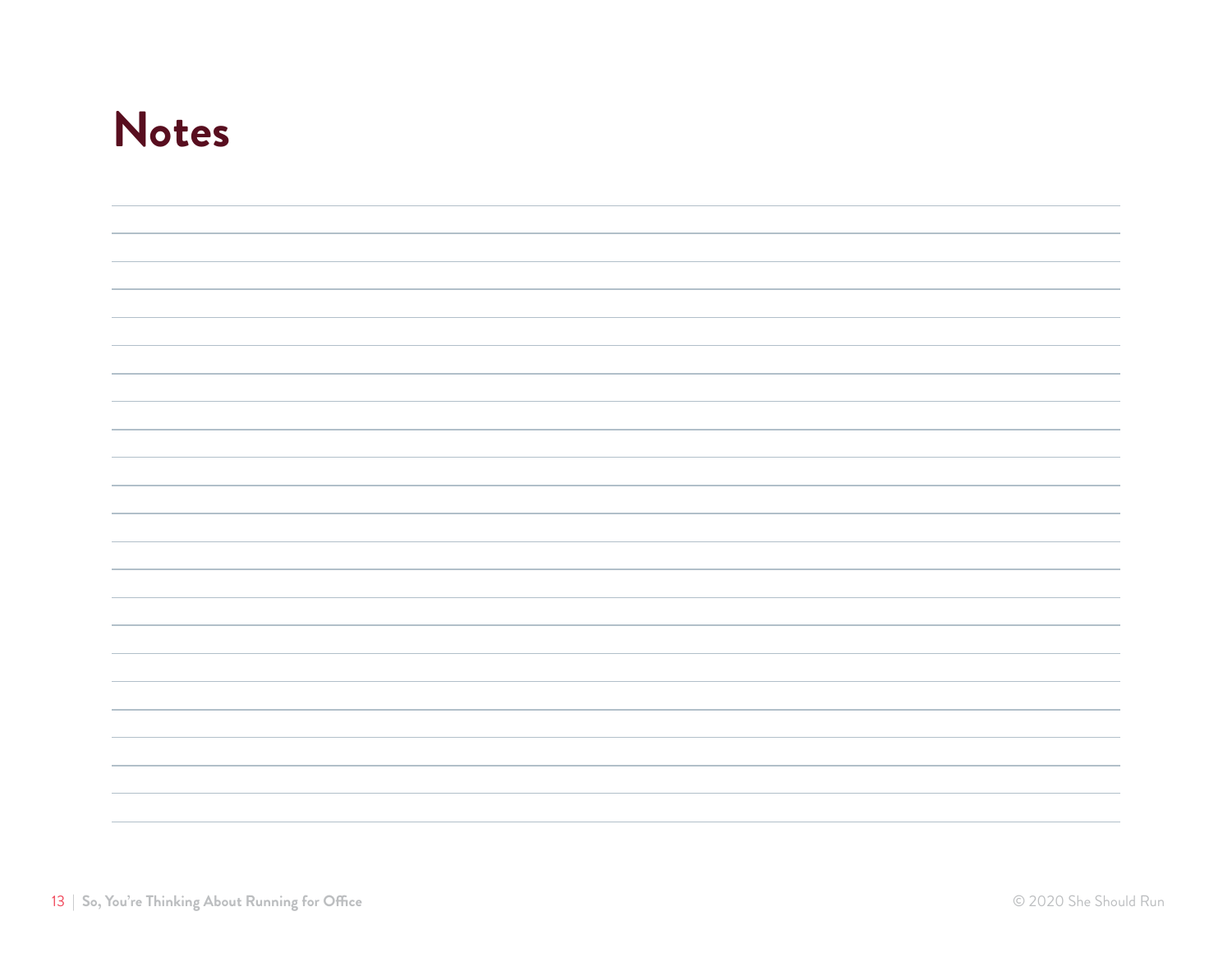# **Notes**